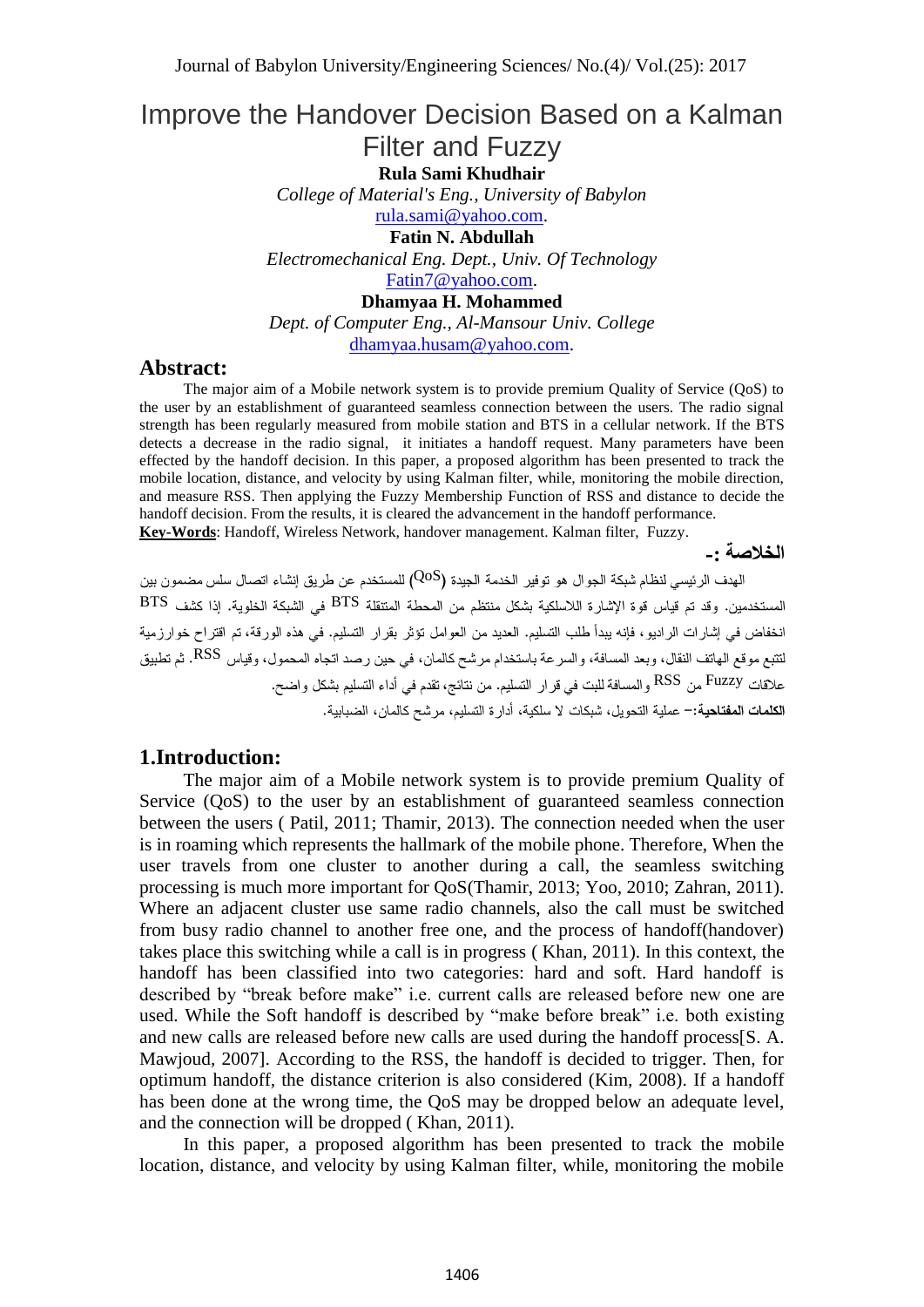direction, and measure RSS. Then applying the Fuzzy Membership Function of RSS and distance to decide the handoff decision.

# **1.1 Related Work:**

In resent year there are many studies about handover decisions, where;( Patil, 2011; Mawjoud, 2007; Sadiq, 2011; Ayyappan, 2010; Halgamuge, 2006) are presented a simple fuzzy control theory concept used for design a vertical handover decision algorithm based on RSS measured with related matrices and the parameters which derived by the FLS. While (Selvan, 2010), is based his criteria on the Mobile Node (MN) which reduces handoff latency in Mobile Networks. In this context, S. G. Yoo, 2010; is focused his work on a predictive handover framework that uses the neighbor network information to generate timely the link triggers so that the required handover procedures can appropriately finish before the current link goes down. The current( Kim, 2008); focuses on a handoff triggering criterion, which uses both the RSS and distance information. While the network selection method is based on the context information such as the dropping probability, blocking probability, GoS (grade of service), and some handoff attempts. ( Yan, 2008); is based his work of a handover decision on the prediction of traveling distance within an IEEE 802.11 wireless local area network (WLAN) cell. Then, this prediction distance is compared with a certain thresholds to minimize the probability of failures or unnecessary handovers from a cellular network to a WLAN. While, Lin, (Selvan, 2010); was proposed a handover algorithm, based on the estimates of the trajectory of the mobile station, to suppress the ping-pong effect in cellular systems.

# **1.2 Call Transformation**

The radio signal strength has been regularly measured from mobile station and BTS in a cellular network. The mobile station transmits its measurement's reports continuously to the BTS, and to ensure a good continuity of these reports, must ensure the quality of mobility management ( Zahran, 2011; Selvan, 2010). If the BTS detects a decrease in the RSS, it starts a handover request. The BTS was reported the BSC about the request, then, it is verifies; and transfers the call into a new adjacent cell. Where, the verfication process is included the BSC checks, whether a free radio channel is available or not. If there is, then handoff decision can be satisfied, and the mobile station transfer to a new cell. If there is not, then, it increases the handoff dropping probability of the call. The drawback of this handoff procedure is the fact that the handoff request for a channel is the same as used for new calls since the user can much prefer to block a fresh call rather than to be dropped a call in the middle of transmission ( Khan, 2011)

# **1.3 Handoff Algorithms:**

When a mobile station in roaming, a shadow fading and path loss are contributed to a large-scale variation in the (RSS)(Lin, 2005). Then, related to the RSS there are many Handoff algorithms, these are:

- Handoff based on RSS in which the strongest base station (BS) is selected at all time( Kim, 2008).
- Handoff based on RSS with a threshold (T) in which a user handover is executed only if the current signal is sufficiently weak (less than a threshold) and the other is the stronger of the two.

There are two approaches for applied the threshold: level-crossing (static threshold) methods and dynamic threshold methods. The level crossing can reduce the unnecessary handoff processing by calculating the number of level-crossing rates and compare to a certain threshold to decide whether a handoff process needs to be executed .While ,the dynamic threshold methods based on actual quality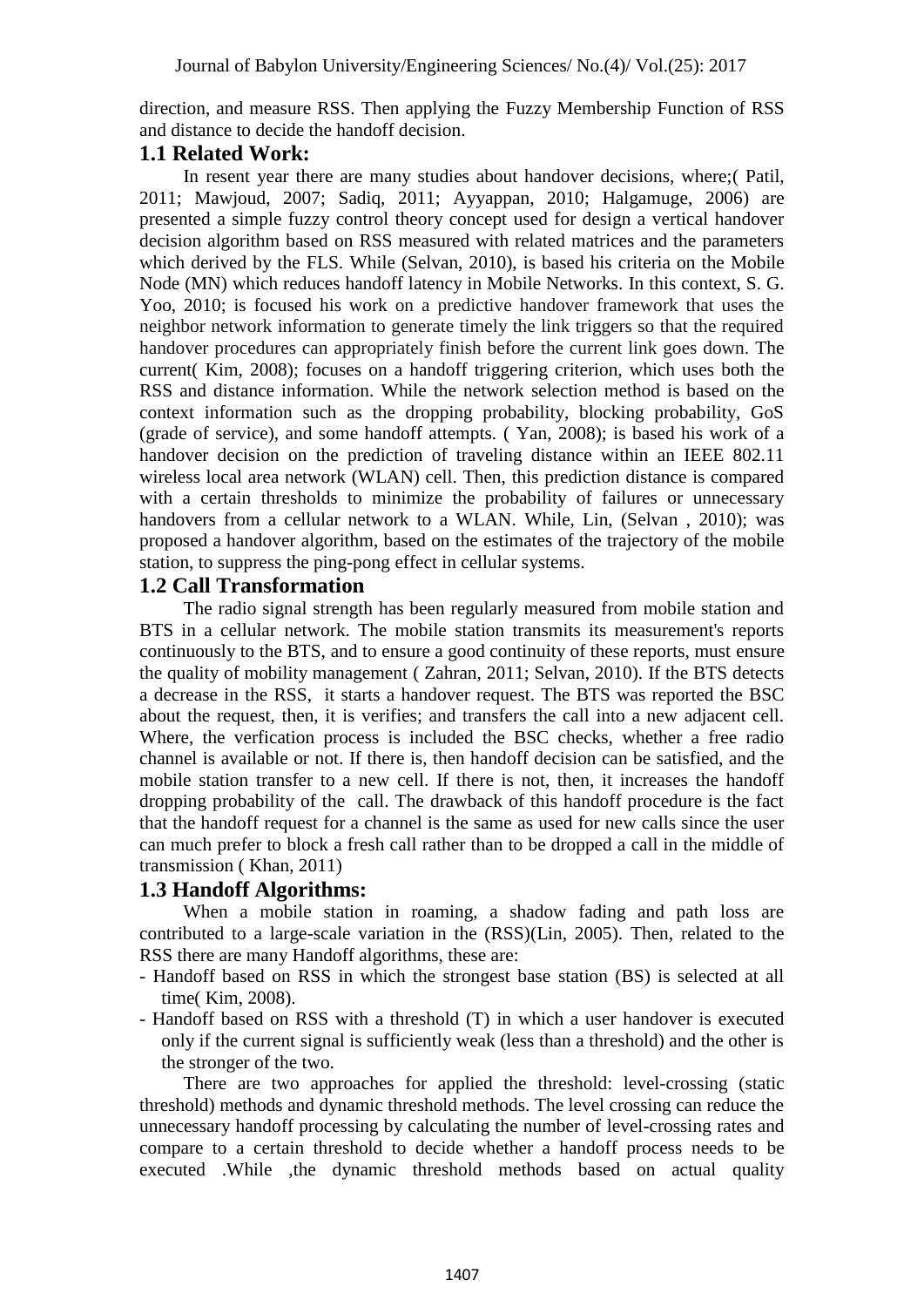measurements, and adopted by 3G cellular systems and future cellular systems ( Huang, 2008).

- Handoff based on RSS with hysteresis (H) in which a user handoff is done if the new BS is sufficiently stronger by hysteresis margin (n) than the current one. This method prevents repeated handoff (Ping-Pong effect).
- Handoff is based on RSS with H and T of serving base station in which the user handover to a new BS occurs only if the current radio signal level drops below a certain threshold and the target BS is stronger than it by a given hysteresis margin.
- Handoff is based on prediction techniques: in which the handoff decision is made on the expected future value of the RSS (Zahran, 2011; Mawjoud, 2007; Selvan, 2010; Stojmenovic, 2002; Ekiz, 2005). Therefore, there are many parameters have been used to support handoff decisions, including; received signal strength (RSS), mobile velocity and direction and the distance between the mobile and BS ( Lin, 2005).

### **1.4 Handoff Decisions Parameters**

Many parameters have been effected by the handoff decision, these are;

#### **a-Received Signal Strength (RSS).**

To express the *RSS* in dBm, a log-linear path loss channel propagation model with shadow fading within WLAN given by(Iwan Kustiawan, 2015):

$$
RSS(d) = P_T - L - 10log_{10}(d) + \epsilon
$$
\n(1)

where

 $P_T$ - transmitted power,

*L* - a constant power loss,

*d*- distance between the mobile terminal (MT) and the Access Point (AP).

 $\epsilon$  - Gaussian random variable (zero-mean) with  $\sigma$  (standard deviation; a typical value of 6 to 12 dB) that represents the statistical variation in *RSS*(*d*) caused by shadowing. **b-Mobile Velocity and Direction.**

To formulate the trajectory of mobile station movement, the Gauss-Markov model is used. Then, the speed and direction are as in equations(Xiaorong, 2016);

$$
V_{n} = \alpha V_{n-1} + (1 - \alpha)\overline{V} + \sqrt{(1 - \alpha^{2})} \delta_{n-1}
$$
  
\n
$$
\theta_{n} = \alpha \theta_{n-1} + (1 - \alpha)\overline{\theta} + \sqrt{(1 - \alpha^{2})} \gamma_{n-1}
$$
\n(2)

Where;

 $0 \le \alpha \le 1$  - a tuning parameter(for linear motion  $\alpha = 1$ ).

 $\overline{V}$  and  $\overline{\theta}$  - mean speed and direction (n $\rightarrow \infty$ ), respectively.

 $\delta_{n-1}$  and  $\gamma_{n-1}$  - uncorrelated Gaussian process with zero means and unit variances.

In this context, the  $X$ ,  $Y$  location of mobile station at time  $n$  is;

$$
X_{n} = X_{n-1} + V_{n-1} \times T \cos \theta_{n-1}
$$
  
(4)  

$$
Y_{n} = Y_{n-1} + V_{n-1} \times T \sin \theta_{n-1}
$$
 (5)

# **2. Proposed Work:**

The aim of the proposed algorithm is to improve the QoS by reduced the false or miss handoff. Where the handoff is represented the hallmark parameter in mobile network requirement. Therefore, the proposed algorithm has been designed to satisfy this requirement as shown in figure (1). However, this algorithm is based on four steps, they are;

Step 1: track the mobile location, distance, and velocity by using Kalman filter.

Step 2: monitoring the mobile direction.

Step 3: measure RSS.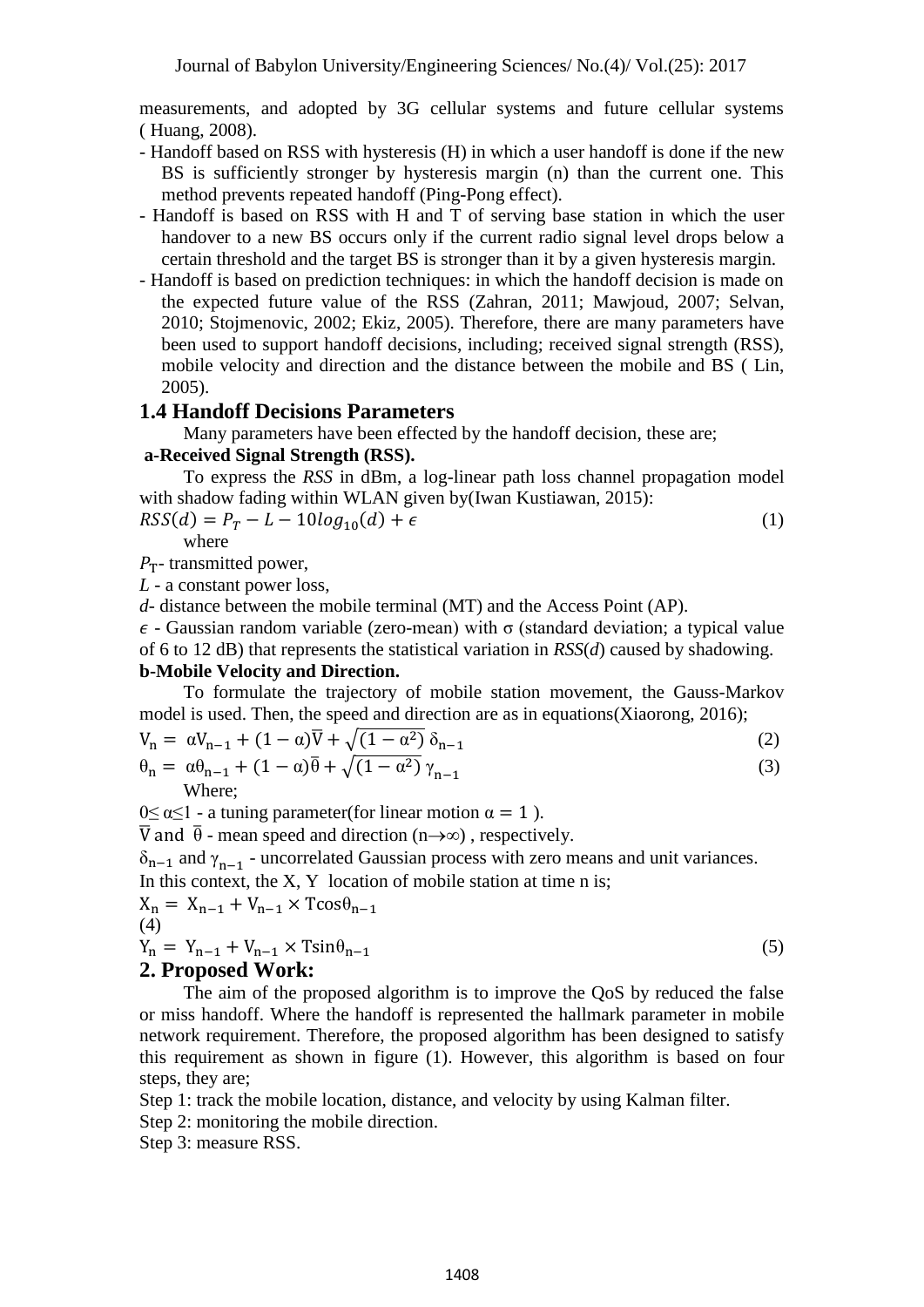Step 4: applying the Fuzzy Membership Function of RSS and distance to decide the HO.



# **Figure (1) Proposed algorithm flowchart (UB, LB- upper, lower band, respectively)**

# **2.1 Operation of the Proposed Algorithm***:*

The operation of the proposed algorithm is based on the above four steps. Where, the RSS, velocity and direction of the mobile have been measured, the process began when the mobile reach of the handoff boundary as shown in figure (2). For tracking the mobile the coordinate  $(X, Y)$  is calculated and tracked. The distance between the mobile and the station has been calculated also. Then the fuzzy function is applied on the measured RSS and distance as;

*If mid <RSS<high and D> UB then re-measured If low <RSS<mid and LB<D<UB then HO Excitation If RSS≤ low and LB≤D<UB then HO Decision*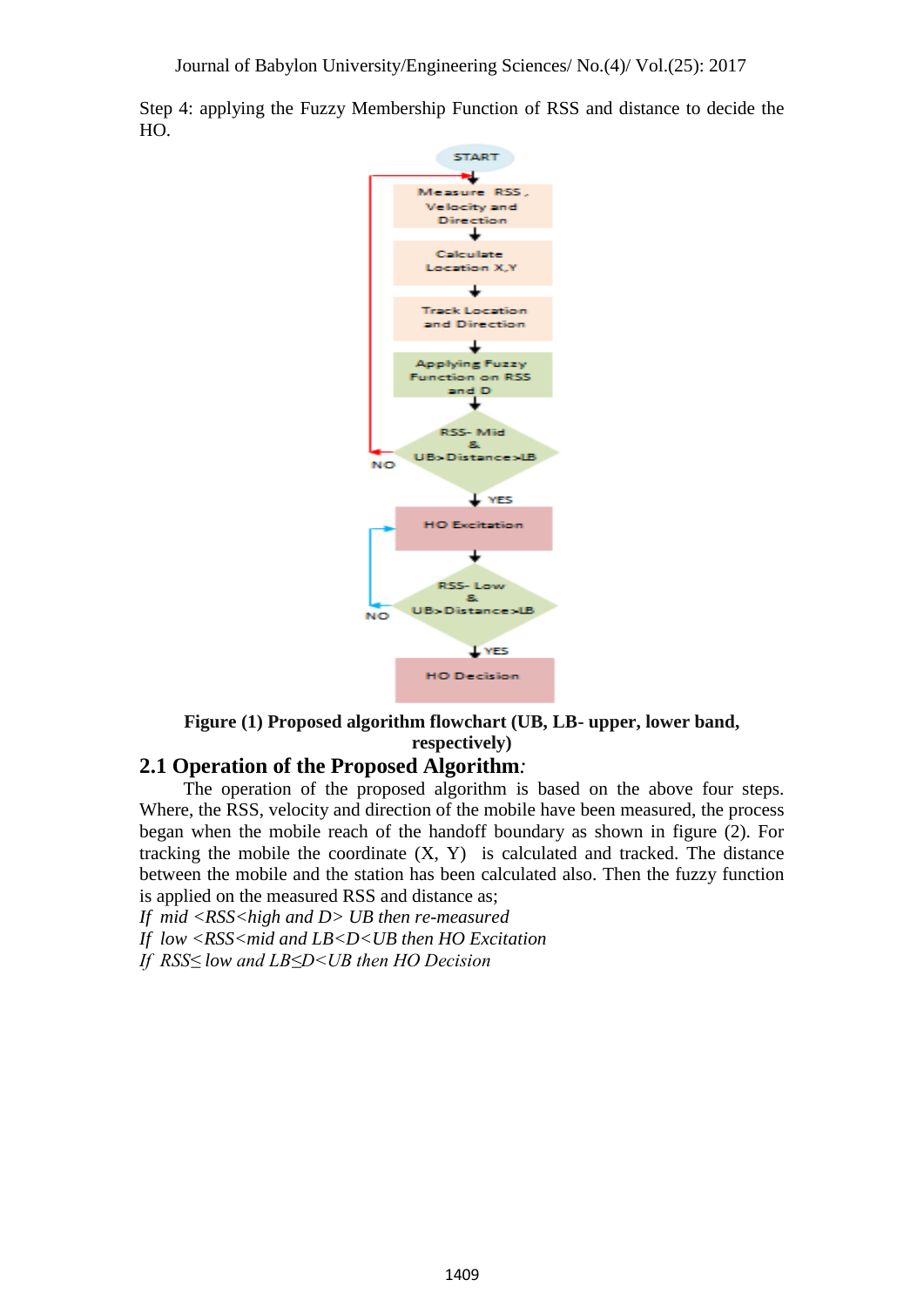

# **Figure (2) Handoff reign with RSS and Distance 3. Results and Discussion**

At the beginning of the work, there are some assumptions for simulation parameters must be taken into account. These parameters were adopted from(Selvan, 2010; Iwan, 2015), as in table(1).

| <b>Parameter</b>     | <b>Value</b>       |  |  |
|----------------------|--------------------|--|--|
| $P_T$                | 100mW              |  |  |
| L                    | 40dB               |  |  |
| d                    | 20                 |  |  |
| <b>RSS Threshold</b> | $-76$ dbm          |  |  |
| Rx sensitivity       | $-90$ dBm          |  |  |
| <b>RSS</b>           | $-95$ to $-27$ dBm |  |  |
| Data rate            | $0-54$ Mbps        |  |  |
| velocity             | $0-3$ m/s          |  |  |
| Traffic load         | $0-20$ user        |  |  |

| <b>Table(1) Simulation Parameters</b> |  |  |
|---------------------------------------|--|--|
|                                       |  |  |

The previous work was used Kalman filter (KF) as channel equalizer to track *RSS*. While, the proposed algorithm has been used KF to track the location of the mobile.

The simulation results, as shown in figures (3), show that the proposed method significantly enhances the handover performance in heterogeneous wireless networks.

From the results in figure (3), the proposed algorithm has been over-performed the previous work caused by the usage of KF. Where the KF is used previously for tracking the RSS, but RSS is effected by many factors like fading and different path loses factors. While, in the proposed algorithm, it has been used KF to track the location of the user and measure the RSS.





 **a)No. of HO vs. User speed b) Unnecessary HO vs. User speed**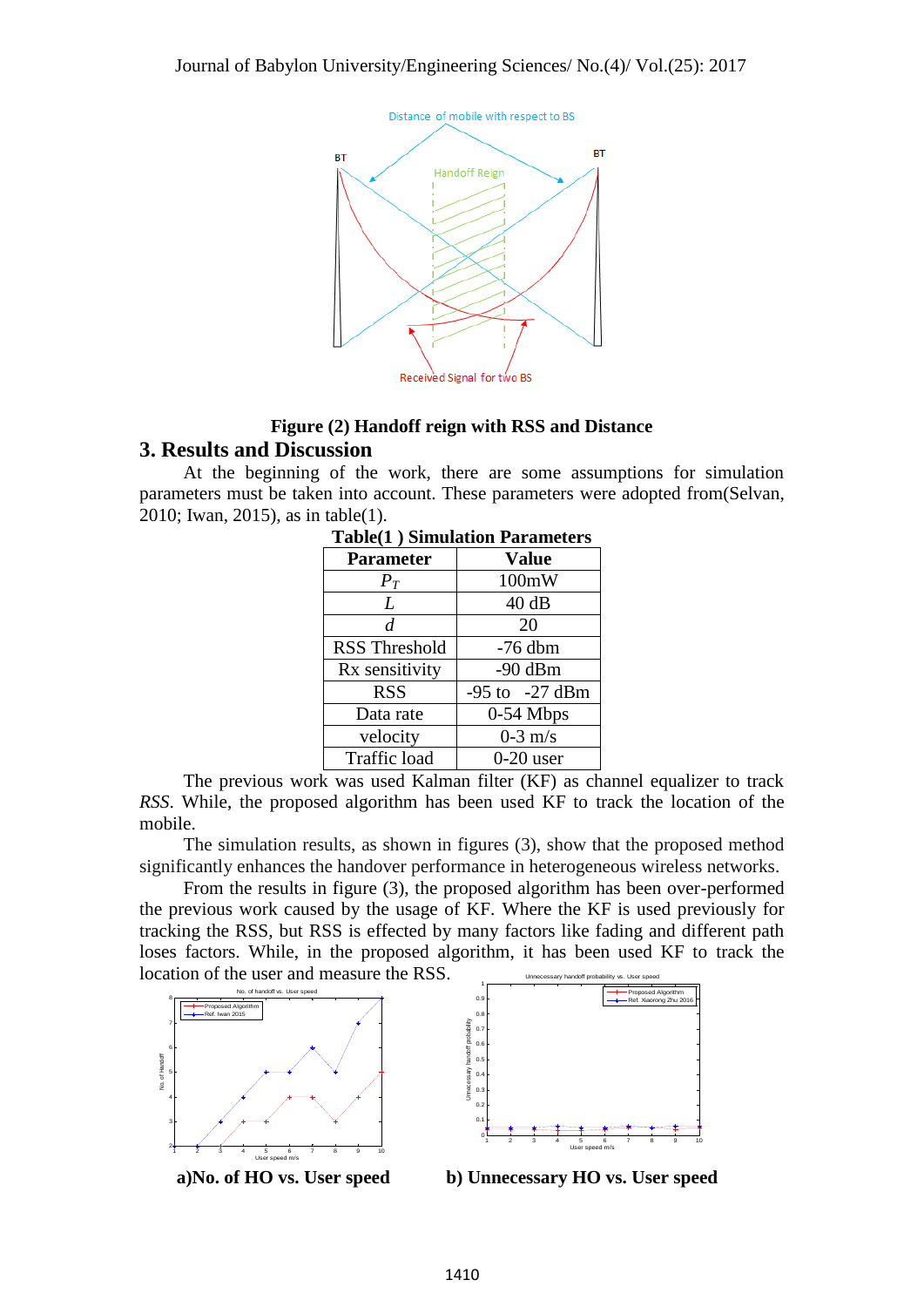

**b)Failure HO vs. User speed**

#### **Figure (3) Handoff vs. User speed**

Therefore, it has been cleared the advancement in the handoff performance as shown in figure (3-a), where the number of required handoff is reduced by 31.9% according to the requirement. In this context, the unnecessary handoff has also been reduced by 3.4% as shown in figure (3-b). This advancement has been tending to reduced the failure of handoff also by 41.6% as in figure (3-c).

#### **4.Conclusions:**

From the above results, we can conclude, many factors have been effected on the mobile network function. The handoff is represented the major one because it is related to the roaming feature. Therefore, many types of research are working to improve the QoS by improving the handoff. In this work, the advancement has been cleared to other work by tracking the location and measures the direction and RSS of

the users. The effect of RSS on the Handoff is related to the selected threshold. Where their effect will be concentrated on the false and miss detection will be studied in feature work. Also, the neural network will be used in feature work to improve the performance of the proposed algorithm.

#### **5.References:**

- Ayyappan K. and Dananjayan P. , 2010 "RSS Measurement For Vertical Handover in Heterogeneous Network", Journal of Theoretical and Application Technology.
- Ekiz N., Salih T., Kucukoner S. and Fidanboylu K. , 2005"An Overview of Handoff Techniques in Cellular Networks", World Academy of Science, Eng. And Technology 6.
- Halgamuge M. N., Ramamohanatao K., Vu H. L. and Zukerman M. , 2006 "Evaluation of Handoff Algorithms Using a Call Quality Measure with Signal Based Penalties", IEEE Communication Society, WCNC.
- Huang C. Y., Ho C. H. and Lin H. L. , 2008"Handoff Management in Cellular System", Bentham Science Pub., Patents in Electrical Eng., 1,225-230.
- Iwan Kustiawan; Kuang-Hui Chi, 2015 "Handoff Decision Using a Kalman Filter and Fuzzy Logic in Heterogeneous Wireless Networks", IEEE Communications Letters, Pages: 2258 - 2261, Volume: 14, Issue: 8.
- Khan J., Abbas A. and Khan K., 2011 " Cellular Handover Approaches in 2.5G to 5G Technology", International J. of Computer Application (0975-8887), Vol. 21, No. 2, May.
- Kim J. S., Serpedin E., Shin D. R., and Qaraqe K., 2008. "Handoff Triggering and Network Selection Algorithms for Load-Balancing Handoff in CDMA-WLAN Integrated Networks", EURASIP Journal on Wireless Communication and Network, ID 136939,